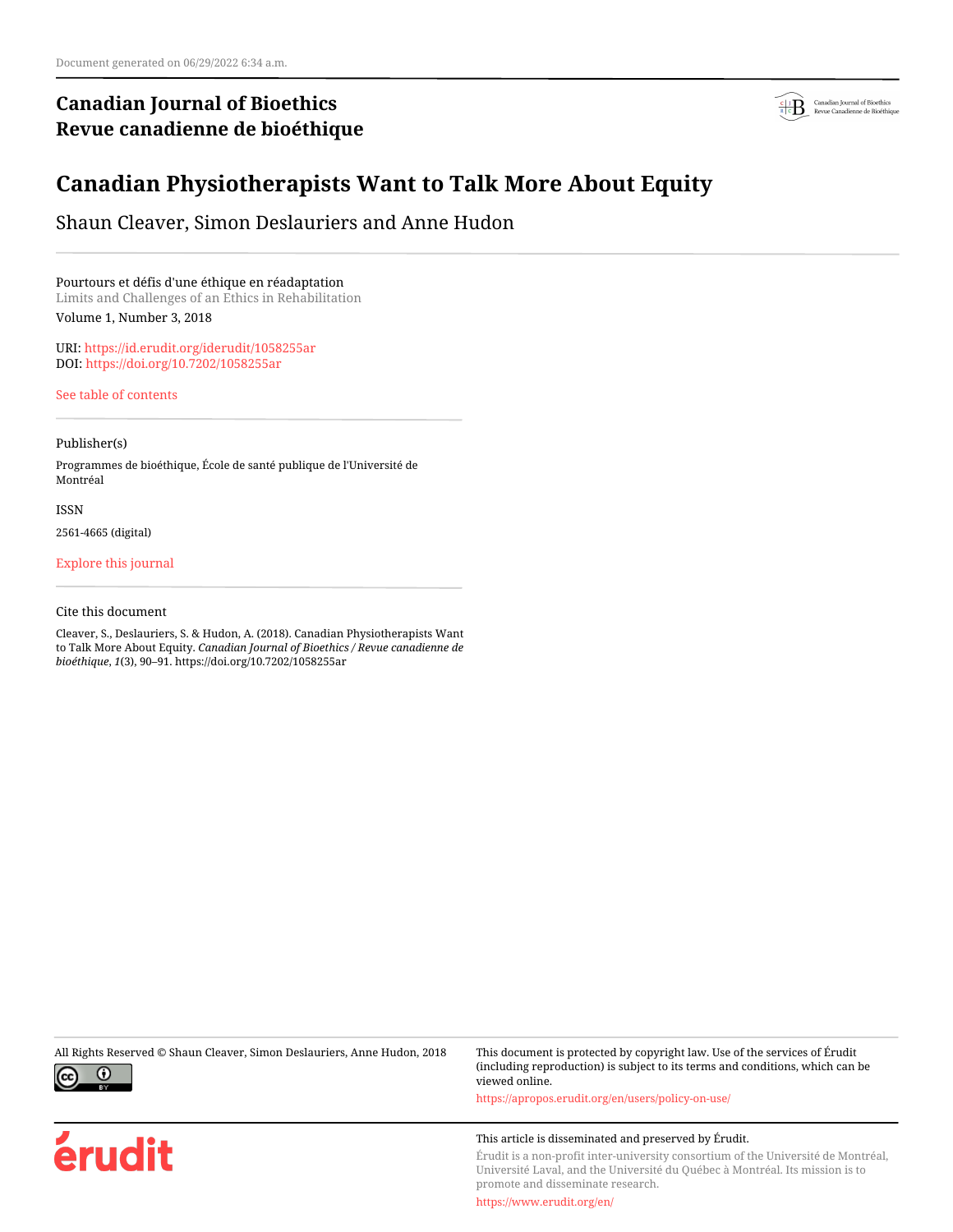**LETTRE À L'ÉDITEUR / LETTER TO THE EDITOR**

# **Canadian Physiotherapists Want to Talk More About Equity**

Shaun Cleaver<sup>1</sup>, Simon Deslauriers<sup>2,3</sup>, Anne Hudon<sup>4,5</sup>

### **Mots clés Keywords**

physiothérapie, équité, justice, mobilisation professionnelle physiotherapy, equity, justice, professional mobilisation

Dear Editors of this Special Issue on Ethics in Rehabilitation,

We are writing this letter as physiotherapists and members of a profession that has, until recently, evolved in the constrained boundaries of the logic of biomedicine [1] and that has aspired to greater prominence in health systems within jurisdictions and globally [2] through building confidence in the value and effectiveness of its services [3]. While the physiotherapy profession has concentrated its efforts in fulfilling these aspirations, we believe that only limited attention has been given to other crucial aspects of the practice such as equity and the equitable distribution of their services. We believe that it is time for the profession to discuss current equity issues and to start building concrete steps to address them.

Meanwhile, in Canada we are seeing a continuous shift of the profession away from the public sector, towards mostly for-profit private practice that is supported primarily by user-pay models of service delivery [4]. Consistent with this shift, waiting lists are growing for public physiotherapy services, with extensive waiting times reported in Québec and Ontario [5,6]. This trend means that the level of access to physiotherapy services increasingly depends on the patients' ability to pay. Despite evidence about the incidence of such inequities, discussions about equity in the profession have thus far been rare and given marginal attention.

In order to raise awareness and stimulate discussion, we led a workshop on the subject of equity in physiotherapy at the Canadian Physiotherapy Congress held in November 2018 in Montreal. The workshop, entitled *Canadian Physiotherapists Face up to Inequities in Service Provision: Discussion and Call to Action!*, brought together 55 participants concerned with this issue. The workshop was a combination of plenary and small group activities to incite discussion and exchange. At the conclusion of the session, participants were invited to write down their perspectives on equity in physiotherapy and comment on the workshop.

The participants identified multiple equity issues, including, but not limited to:

- Inequitable access to services for Indigenous peoples in Canada, Canadians of low socio-economic status, and Canadians living in rural and remote areas.
- Differences in service provision according to medical diagnostic categories (e.g., acute injuries versus chronic pain) and insurance providers.
- Health system issues such as inadequate publicly funded services and long wait lists.

Overall, participants' comments regarding the issues raised by this one-hour workshop focused on the need for more time to conduct in-depth discussions on such complex equity issues. Moreover, participants expressed great interest in continuing this conversation in the future.

As physiotherapists who have focused our careers toward promoting equity, we were pleased with the success of the workshop, but we also recognize that there is much more work to be done. By building on the workshop, reaching out to participants and collaborating with the Canadian Physiotherapy Association, we foresee multiple next steps (e.g., creation of a formal community of practice on equity, publications in professional and scientific journals, advocacy initiatives) that will help continue this conversation while simultaneously building an equity-generating movement*.*

We are thus thrilled that this special issue showcases the importance of ethics in rehabilitation and believe that equity should be an important piece to reflect on, when thinking about ethical provision of care. Through this letter, we wish to invite physiotherapists and rehabilitation providers across Canada, and the many readers of this special issue, to engage and join the movement to build a more equitable profession.

Les auteurs remercient sincèrement les participants à l'atelier pour leur participation active. Merci également aux professeurs Mike Landry engagement. Additional thanks to Dr. Mike Landry (Duke University) (Université Duke) et Brenna Bath (Université de la Saskatchewan) and Dr. Brenna Bath (University of Saskatchewan) for their contribution pour leur contribution en tant que panélistes durant l'atelier et à Maude as panelists during the workshop and to Dr. Maude Laliberté for her Laliberté pour sa contribution à l'élaboration initiale de cette initiative.

Aucun à déclarer  $\blacksquare$ 

**Édition/Editors:** Bryn Williams-Jones

### **Remerciements Acknowledgements**

The authors sincerely thank the workshop participants for their active contribution in the initial development of this initiative.

**Conflit d'intérêts Conflicts of Interest**